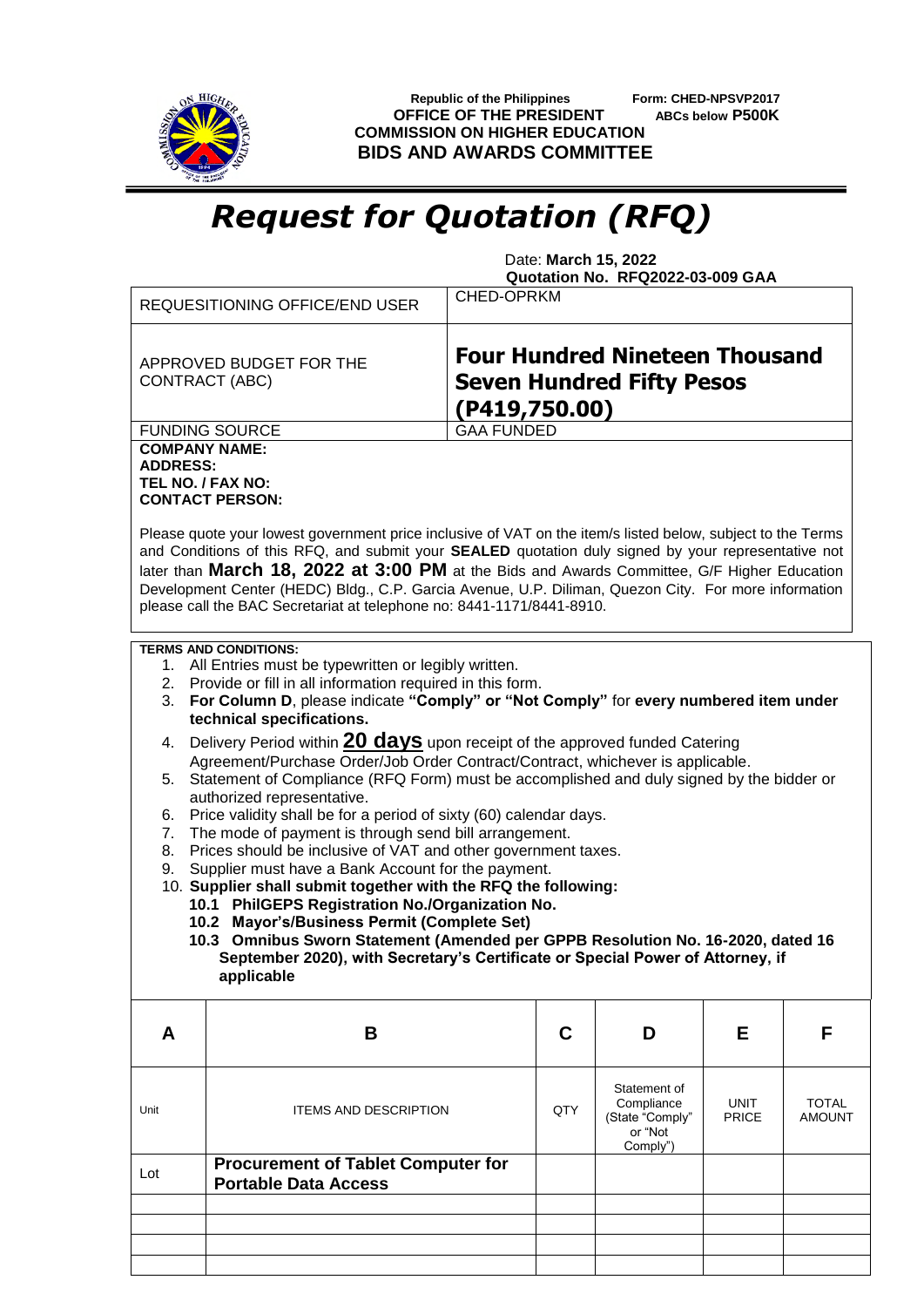| <b>Technical Specifications</b>                |  |  |
|------------------------------------------------|--|--|
| 1. Qty: 30 units                               |  |  |
|                                                |  |  |
| 2. Processor: MediaTek Helio P22T              |  |  |
| or equivalent                                  |  |  |
|                                                |  |  |
| 3. Graphics: at least Integrated IMG           |  |  |
| GE8320 GPU or equivalent                       |  |  |
|                                                |  |  |
| 4. Chipset: at least MediaTek SoC              |  |  |
| Platform or equivalent                         |  |  |
|                                                |  |  |
| Memory: at least 4GB<br>5.                     |  |  |
|                                                |  |  |
|                                                |  |  |
| 6. Display: at least 10.3" FHD                 |  |  |
| (1920x1200)                                    |  |  |
|                                                |  |  |
| 7. Touchscreen: at least 10-point              |  |  |
| Multi-touch                                    |  |  |
|                                                |  |  |
| <b>Expandable Memory: MicroSD</b><br>8.        |  |  |
| card (up to 256GB)                             |  |  |
|                                                |  |  |
| Storage: 64GB or higher<br>9.                  |  |  |
|                                                |  |  |
| 10. WLAN + Bluetooth: at least                 |  |  |
| $11a/b/g/n/ac$ , $1x1 + BT5.0$                 |  |  |
|                                                |  |  |
| 11. WWAN: at least 4G LTE                      |  |  |
|                                                |  |  |
| 12. Card Slot: at least Single Nano-           |  |  |
| SIM & MicroSD Card Holder Tray                 |  |  |
|                                                |  |  |
| 13. Camera: Front 5.0MP at least/              |  |  |
| Rear 8.0MP at least                            |  |  |
|                                                |  |  |
| 14. Battery: Integrated 5000mAh at             |  |  |
| least                                          |  |  |
|                                                |  |  |
| 15. Operating System: at least                 |  |  |
| Android Pie or equivalent and can              |  |  |
| be upgraded to the latest                      |  |  |
| <b>Operating System</b>                        |  |  |
|                                                |  |  |
| 16. Warranty: At least 1-year                  |  |  |
|                                                |  |  |
|                                                |  |  |
| <b>PLEASE</b><br><b>DOWNLOAD</b><br><b>THE</b> |  |  |
| <b>ATTACHED</b><br><b>ASSOCIATED</b>           |  |  |
| (REQUEST<br><b>COMPONENT</b><br><b>FOR</b>     |  |  |
| <b>QUOTATION FORM)</b>                         |  |  |
|                                                |  |  |

*Request for Quotation No.* **RFQ2022-03-009 GAA**

After having carefully read and accepted your General Conditions, I/We quote you on the item/s at prices note above.

> \_\_\_\_\_\_\_\_\_\_\_\_\_\_\_\_\_\_\_\_\_\_\_\_\_\_\_\_\_\_\_\_\_\_\_ Signature over Printed Name / Date